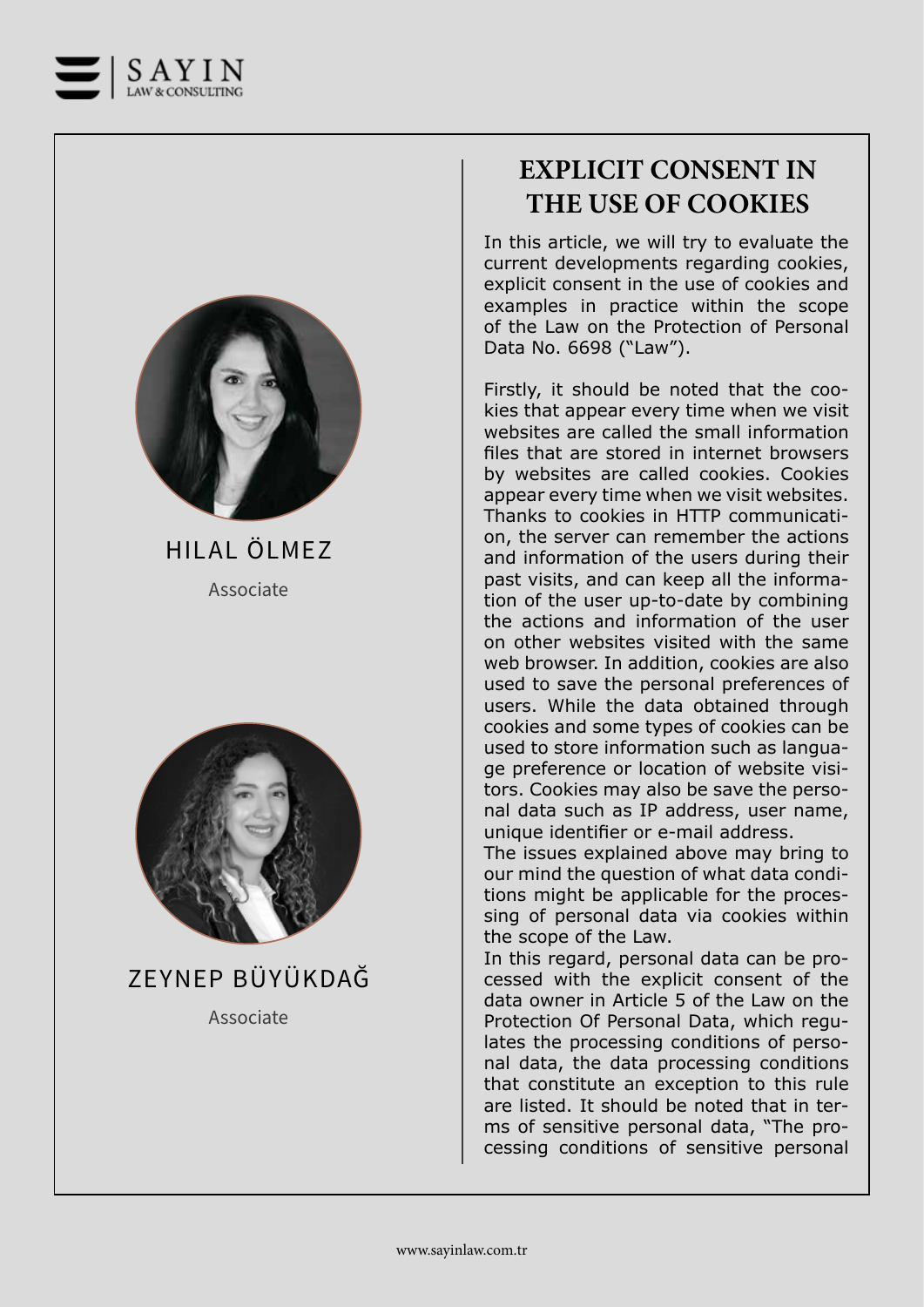

data" in Article 6 of the Code will come to the fore. Within the scope of the relevant article, it may be possible to process such data through cookies without the explicit consent of the data owner in extremely limited situations.

Explicit consent; defined as "Consent on a certain subject, based on information and expressed with free will" in the Code. Explicit consent within the framework means that the person gives his/her consent to the processing of his/her data, voluntarily or upon request from the other party. Another importance of explicit consent is that it guides the data processor about the action to be taken. In this sense, explicit consent must include the "positive statement of will" of the person. Within the scope of the definition of explicit consent in Article 3 of the Code, there are 3 elements of explicit consent:

- Relating to a specific subject,
- Consent is based on information,
- Disclosure of free will.

To take explicit consent of the user about notice of controllers, the most common method is, "the use of cookies on the website" to provide clarification text and mostly to provide the relevant people with links where they can access the entire cookie policy according to the Code. Although less, it is seen that some data controllers allow visitors to approve the use of cookies with "Accept" and "Go to Settings" redirects. As a result of the research we have done, the most frequently encountered cookie texts on websites are as follows.

We use cookies for you to benefit from our website in the most efficient way and for improving your experience on our website. You may see the principles concerning collection of user data in our Cookie Policy Statement. If you prefer to disable the cookies, you may delete or block the cookies from your browser's settings.

However, we would like to remind you that this may affect your use of our website. Unless you change the cookie settings on your browser, we assume that you accept the use of cookies on this website.

Edit Preferences **Reject** Accept

In general, it is seen that warnings and clarification texts are made with the words "this site uses cookies" or similar expressions, and that the visitors can reach the cookie policies by clicking the link in the same text.

So, how can controller direct users to access websites to give explicit consent? 1- Nudging Method: With Directing. It means gently guiding the person to do something. (For example, painting the "accept" button, which is frequently seen on websites, and directing people to click on that button.)

2- Dark Patterns Method: It means directing the user/related person to give explicit consent, mostly with subliminal techniques.

3- It can be in the form of technical design or in the form of obtaining consent through consent fatigue by directing the user to click many buttons.

4- With an active verb: It means accepting the cookie policy along with accepting the website.

In practice, the relations between the controller and the data processor, especially those who do not have an IT unit or do not have their own servers, and those